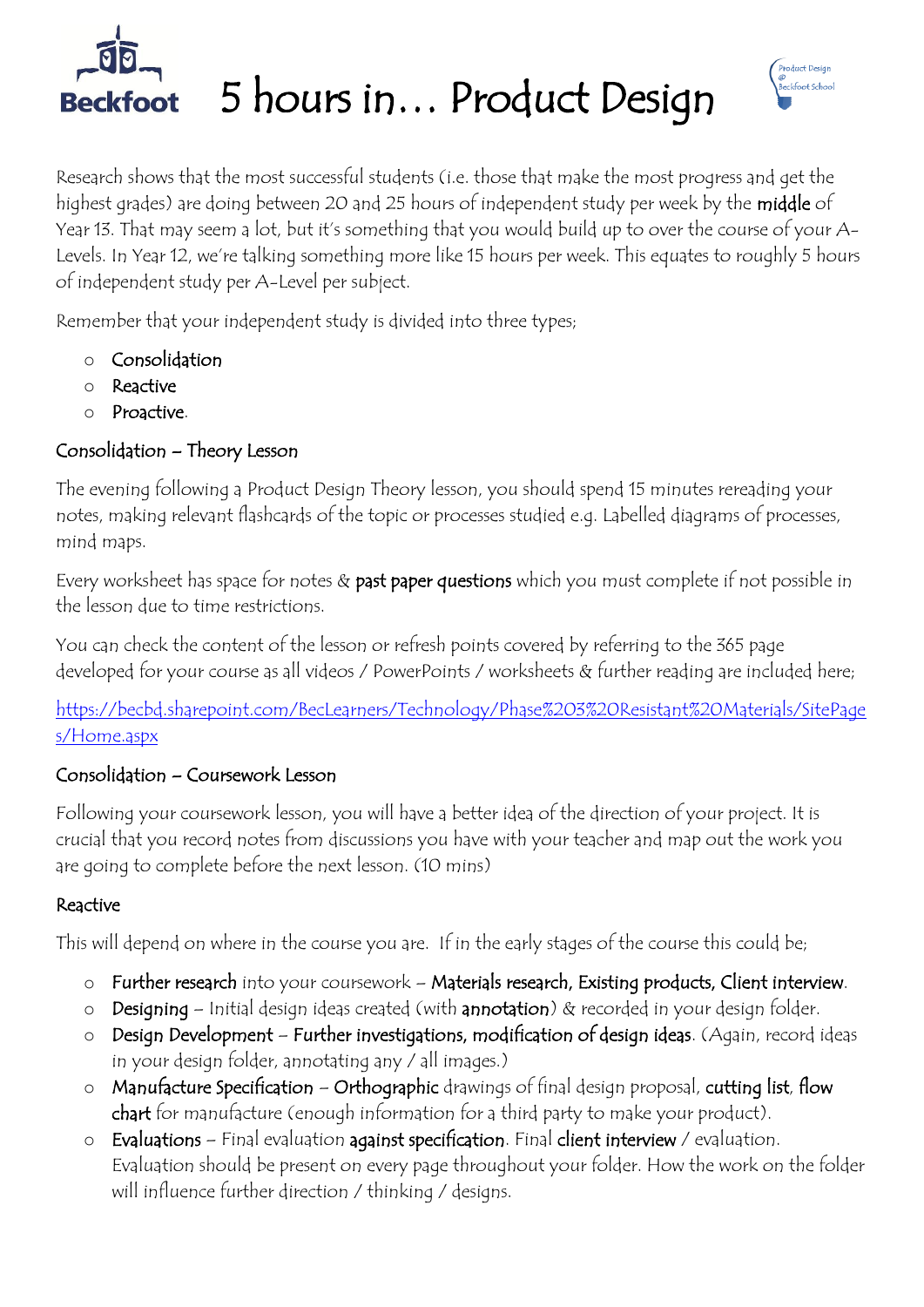This may take 30 minutes to 2 hours per week, but if you do not complete this over the duration of the course (Year 12 & 13) you will never make up the time if you leave it right till the end of the course in Year 13.

#### Proactive

This is the section that will broaden and deepen your overall understanding of the subject you are studying. It will not necessarily involve work that has been set by your teacher, but instead it is about you attempting the extra practice questions, reading articles, watching videos, TED talks etc.

This might contain some of the following:

- o Register with 'Design Week' and 'Creative Review' and read some of the recent articles you find interesting. <https://www.designweek.co.uk/> <https://www.creativereview.co.uk/>
- o Complete a set of practice past paper questions available at the bottom of the 365 Product Design page or on the AQA website (1 hour)
- o Use websites to complete and add to class notes (30 minutes)
- o Practice further exam questions from the worksheets (30 mins)
- o "Read, Cover, Write and Check" sections of worksheets / topics / processes covered (20 mins)
- o Watch a TED talk on a 3D printing or future product design topics (20 mins)
- o Carry out a quick product analysis of a product. (20 mins)
- o Watch some 'How it's Made' videos (10 mins)

#### Useful links

#### 365 -

[https://becbd.sharepoint.com/BecLearners/Technology/Phase%203%20Resistant%20Materials/Site](https://becbd.sharepoint.com/BecLearners/Technology/Phase%203%20Resistant%20Materials/SitePages/Home.aspx) [Pages/Home.aspx](https://becbd.sharepoint.com/BecLearners/Technology/Phase%203%20Resistant%20Materials/SitePages/Home.aspx)

AQA Past papers <https://www.aqa.org.uk/find-past-papers-and-mark-schemes>

Technology Student - <http://www.technologystudent.com/>

TED Talks <https://www.ted.com/talks?sort=relevance&topics%5B%5D=Technology&q=Design>

#### Edexcel Past Papers -

[https://qualifications.pearson.com/en/support/support-topics/exams/past-](https://qualifications.pearson.com/en/support/support-topics/exams/past-papers.html?Qualification-Family=A-Level&Qualification-Subject=Design%20and%20Technology%20-%20Product%20Design%20(2017)&Status=Pearson-UK:Status%2FLive&Specification-Code=Pearson-UK:Specification-Code%2Fal17-designtech-proddesign)

[papers.html?Qualification-Family=A-Level&Qualification-](https://qualifications.pearson.com/en/support/support-topics/exams/past-papers.html?Qualification-Family=A-Level&Qualification-Subject=Design%20and%20Technology%20-%20Product%20Design%20(2017)&Status=Pearson-UK:Status%2FLive&Specification-Code=Pearson-UK:Specification-Code%2Fal17-designtech-proddesign)

[Subject=Design%20and%20Technology%20-%20Product%20Design%20\(2017\)&Status=Pearson-](https://qualifications.pearson.com/en/support/support-topics/exams/past-papers.html?Qualification-Family=A-Level&Qualification-Subject=Design%20and%20Technology%20-%20Product%20Design%20(2017)&Status=Pearson-UK:Status%2FLive&Specification-Code=Pearson-UK:Specification-Code%2Fal17-designtech-proddesign)[UK:Status%2FLive&Specification-Code=Pearson-UK:Specification-Code%2Fal17-designtech](https://qualifications.pearson.com/en/support/support-topics/exams/past-papers.html?Qualification-Family=A-Level&Qualification-Subject=Design%20and%20Technology%20-%20Product%20Design%20(2017)&Status=Pearson-UK:Status%2FLive&Specification-Code=Pearson-UK:Specification-Code%2Fal17-designtech-proddesign)[proddesign](https://qualifications.pearson.com/en/support/support-topics/exams/past-papers.html?Qualification-Family=A-Level&Qualification-Subject=Design%20and%20Technology%20-%20Product%20Design%20(2017)&Status=Pearson-UK:Status%2FLive&Specification-Code=Pearson-UK:Specification-Code%2Fal17-designtech-proddesign)

WJEC Past Papers - [https://www.wjec.co.uk/qualifications/qualification](https://www.wjec.co.uk/qualifications/qualification-resources.html?pastpaper=true&subject=DesignandTechnology&level=gceasa)[resources.html?pastpaper=true&subject=DesignandTechnology&level=gceasa](https://www.wjec.co.uk/qualifications/qualification-resources.html?pastpaper=true&subject=DesignandTechnology&level=gceasa)

<https://www.designweek.co.uk/>

<https://www.creativereview.co.uk/>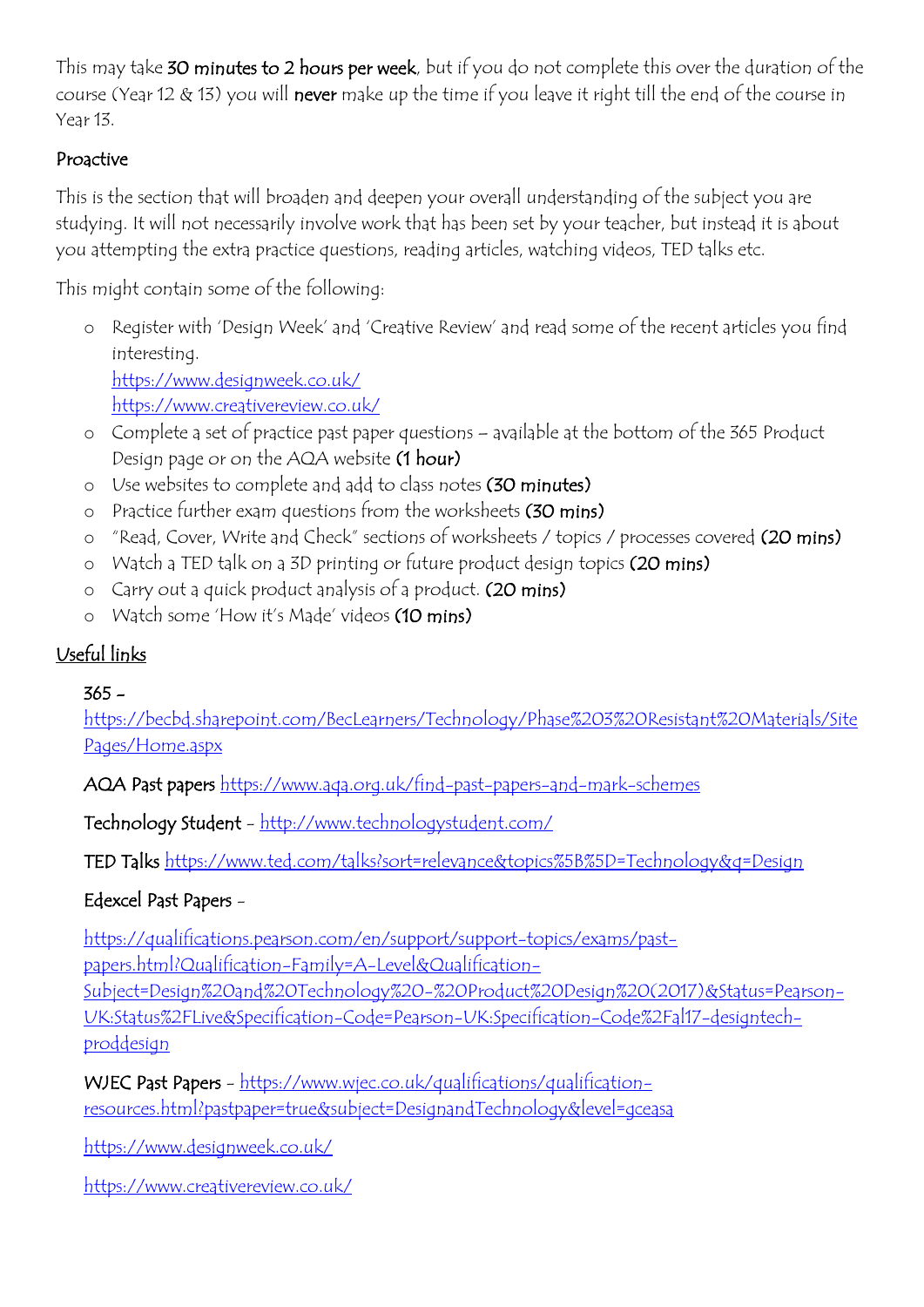

 $\overline{\phantom{a}}$ 

 $\overline{\phantom{a}}$ 

 $\overline{\phantom{a}}$ 

 $\overline{\phantom{a}}$ 

## 5 hours in… Product Design



– your weekly review

Week beginning: \_\_\_\_\_\_\_\_\_\_\_\_\_\_\_\_\_\_\_\_\_

What have I been learning? \_\_\_\_\_\_\_\_\_\_\_\_\_\_\_\_\_\_\_\_\_\_\_\_\_\_\_\_\_\_\_\_\_\_\_\_\_\_\_\_\_\_\_\_\_\_\_\_\_\_\_\_\_\_\_\_\_\_\_\_\_\_\_\_\_\_\_\_\_\_\_\_\_\_\_\_\_\_\_\_\_\_\_\_\_\_\_\_\_\_\_\_\_\_\_\_\_\_\_\_\_\_\_\_

| Consolidation (tick<br>when complete) |  | Reactive 1 | Reactive 2 | Proactive 1 | Proactive 2 | Proactive 3 |
|---------------------------------------|--|------------|------------|-------------|-------------|-------------|
| Lesson 1                              |  |            |            |             |             |             |
| Lesson 2                              |  |            |            |             |             |             |
| Lesson 3                              |  |            |            |             |             |             |
| Lesson 4                              |  |            |            |             |             |             |
| Time spent                            |  |            |            |             |             |             |

Total time spent on Independent Learning in Product Design this week: \_\_\_\_\_\_\_\_\_\_\_\_\_\_\_\_\_

Areas of theory that require further review & knowledge embedded. Support required for further progress in coursework.

Checked by: \_\_\_\_\_\_\_\_\_\_\_\_\_\_\_\_\_\_\_\_ (teacher)